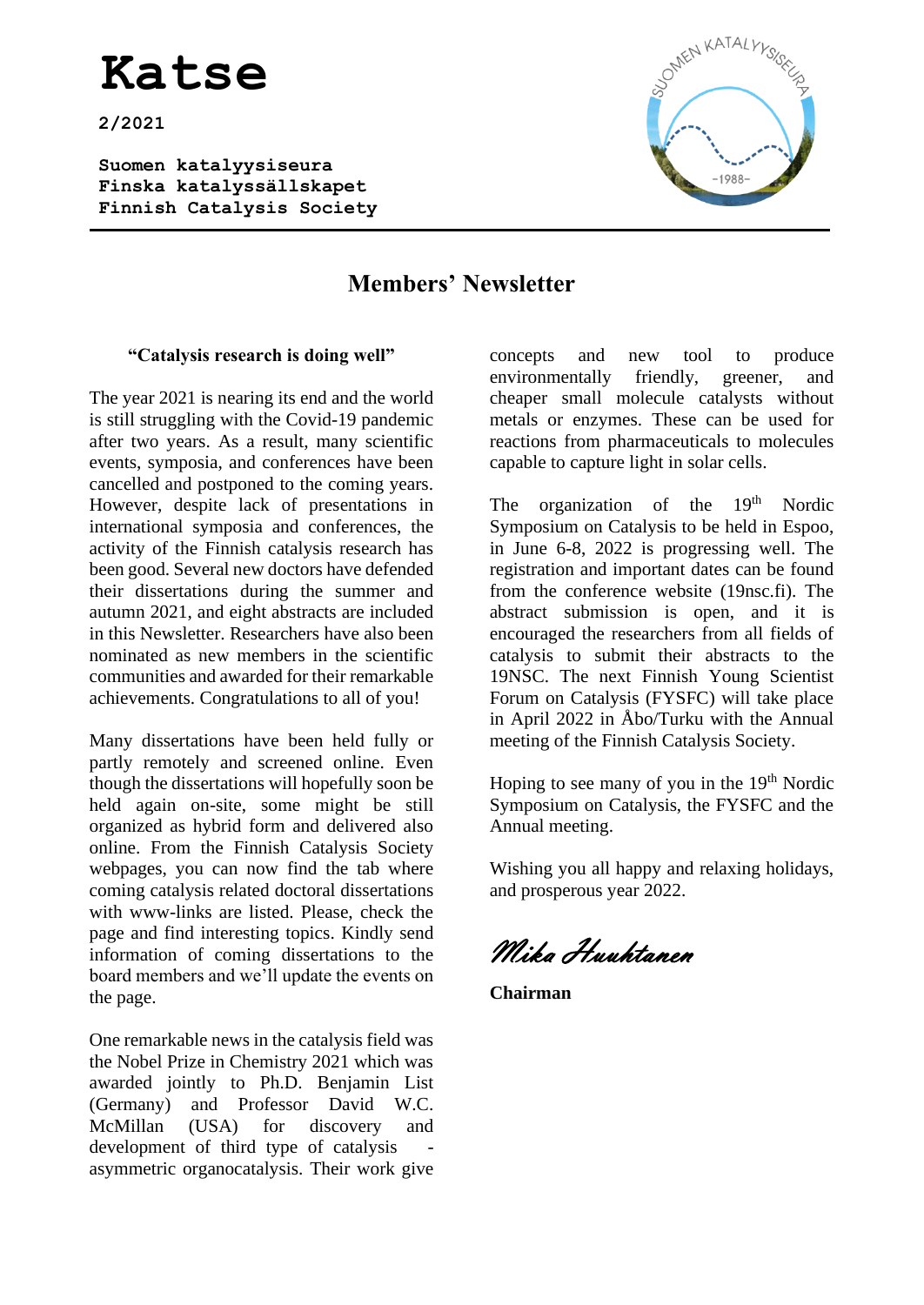

**2/2021**

**Suomen katalyysiseura Finska katalyssällskapet Finnish Catalysis Society** 



### **Update on 19th Nordic Symposium on Catalysis**



The Finnish Catalysis Society cordially invites you to join the 19th Nordic Symposium on Catalysis in Espoo, Finland 6–8 June 2022.

The Symposium will cover catalysis broadly and will be organized with plenary lectures, Berzelius award lecture and parallel sessions with Nordic keynote lectures and accepted oral contributions as well as a poster session.

> The themes of the current symposium are: Catalysis in the climate change mitigation Catalysis in the Nordic Countries

#### *Registration and submission of abstracts open on 15.11.2021.*

Please follow the progress of event organization at the website: [http://19nsc.fi,](http://19nsc.fi/) and Twitter: [@19thNSC,](https://eur03.safelinks.protection.outlook.com/?url=https%3A%2F%2Ftwitter.com%2F19thNSC&data=04%7C01%7CNiko.Heikkinen%40vtt.fi%7Ce57bec829b2143a1ac3b08d8d248d9e2%7C68d6b592500843b59b0423bec4e86cf7%7C0%7C0%7C637490557622310595%7CUnknown%7CTWFpbGZsb3d8eyJWIjoiMC4wLjAwMDAiLCJQIjoiV2luMzIiLCJBTiI6Ik1haWwiLCJXVCI6Mn0%3D%7C1000&sdata=WwyKh98A25nDYE9MljuI8gKebFq3TGZ02485EvKkwlo%3D&reserved=0) [#NordicSympCat.](https://eur03.safelinks.protection.outlook.com/?url=https%3A%2F%2Ftwitter.com%2Fsearch%3Fq%3D%2523NordicSympCat%26src%3Dtyped_query&data=04%7C01%7CNiko.Heikkinen%40vtt.fi%7Ce57bec829b2143a1ac3b08d8d248d9e2%7C68d6b592500843b59b0423bec4e86cf7%7C0%7C0%7C637490557622320595%7CUnknown%7CTWFpbGZsb3d8eyJWIjoiMC4wLjAwMDAiLCJQIjoiV2luMzIiLCJBTiI6Ik1haWwiLCJXVCI6Mn0%3D%7C1000&sdata=NJClZAG0pOWE9RmSN0EHBzzNu0DW%2FTuANccFin4bxIE%3D&reserved=0)

### **Save the date for Young Scientist Forum 2022**



**SAVE THE DATE!**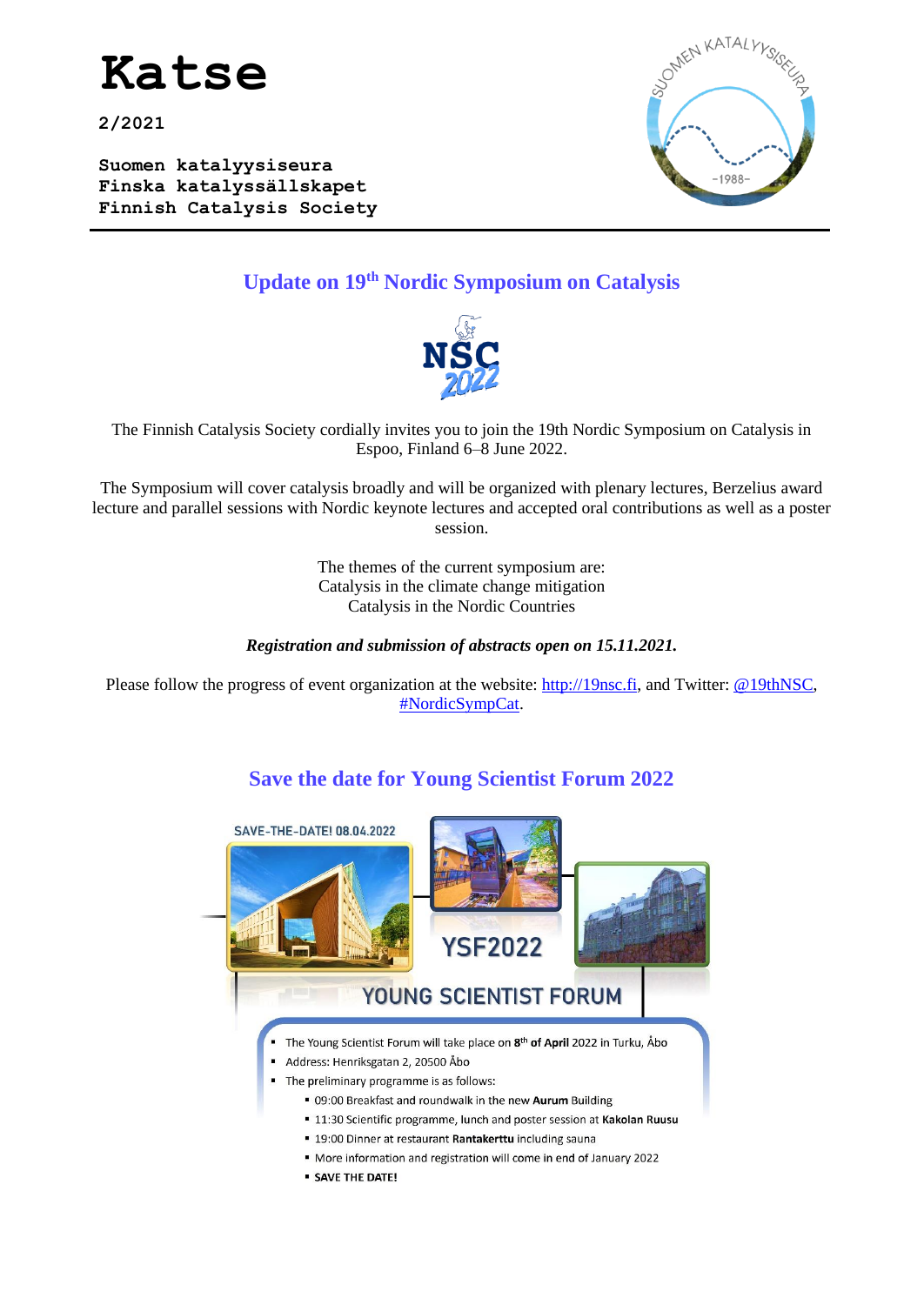**2/2021**

**Suomen katalyysiseura Finska katalyssällskapet Finnish Catalysis Society** 

### **Professor Johan Wärnå elected to Svenska Tekniska Vetenskapsakademien i Finland**

Svenska Tekniska Vetenskapsakademien i Finland (STV), the oldest academy of technological sciences in our country celebrates its 100 years 1921-2021. New members with high merits in the development of technology have recently been nominated to this very prestigious academy. Among them is the internationally recognized scientist, TkD Johan Wärnå, professor in chemical reaction engineering at Åbo Akademi. Johan is known for his numerous contributions to the mathematical modelling of catalytic processes; his work has been published in top journals in chemical engineering and catalysis, such as Journal of Catalysis, Chemical Engineering Journal and Chemical Engineering Science. Johan is also co-author of two textbooks (Chemical Reaction Engineering and Reactor Technology, 2019 and Chemical Reaction Engineering. A computer-Aided Approach, 2020). Cordial congratulations to the very friendly co-worker and great scientist!



### **Finnish Chemical Society scholarship to Wilhelm Wikström**

Karl-Wilhelm Wikström obtained a student scholarship from Suomalaisten Kemistien Seura (Finnish Chemical Society) for his very successful studies and particularly for his excellent bachelor thesis Tillämpning av halvkontinuerlig reaktorteknologi till homogent katalyserade konsekutiva reaktioner (Application of semibatch reactor technology on homogeneously catalyzed consecutive reactions). The thesis was accepted with the highest mark 5/5 at Åbo Akademi.

Determination of rate constants for a composite system consisting of rapid and slow reactions is a challenge because the primary reactions are typically rapid whereas the secondary and tertiary reactions can be much slower. By starting with a very small amount of catalyst and adding it gradually to the reactor system, the primary reactions can be slowed down and the subsequent reactions can be enhanced. This approach guarantees the best possible approach for the determination of the rate constants. The applicability of the approach was illustrated with experimental data obtained for the formation of mono- and diesters from carboxylic acids and dialcohols in the presence of homogeneous strong acid catalysts. Acetic acid and ethylene glycol were used as reagents in the experimental work and aqueous hydrogen chloride was the homogeneous catalyst. Rate equations for this reaction systems were derived based on molecular mechanisms and the kinetic parameters in the rate equations were estimated with regression analysis. Simulation of the esterification model illustrated the benefits of the proposed experimental semibatch approach for complex reaction systems.

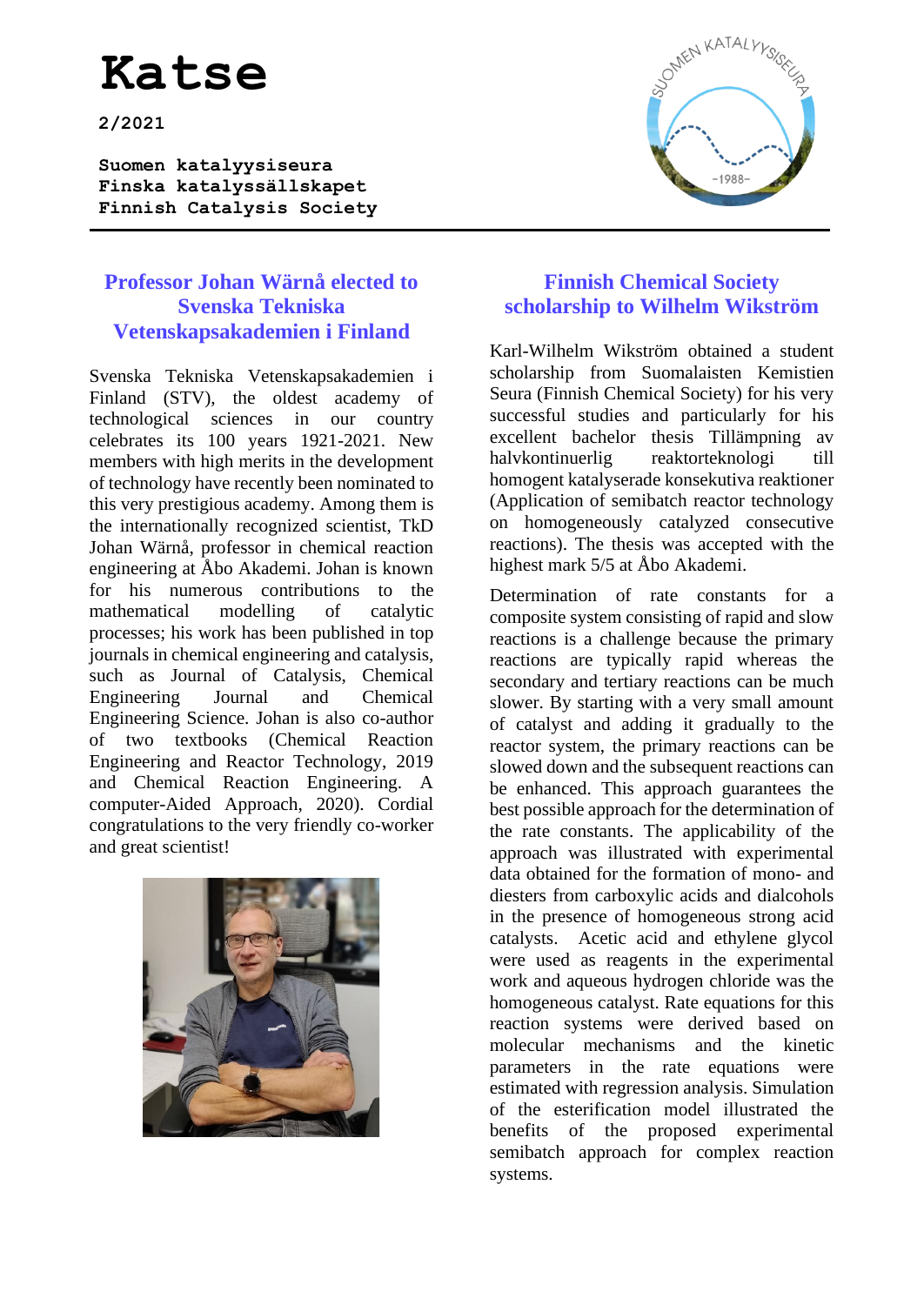**2/2021**

**Suomen katalyysiseura Finska katalyssällskapet Finnish Catalysis Society** 

It is not very common that a Bachelor work is published internationally, but thanks to Wilhelm's skillful work we were able to do that (Application of semibatch technology on the investigation of homogeneously catalyzed consecutive and parallel-consecutive liquidphase reactions: kinetic measurements and modelling, Chemical Engineering Science 233 (2021) 116397).

### **Best doctoral thesis award to Dr Adriana Freites Aguilera**



Rectora Magnifica of Åbo Akademi (ÅA), professor Moira von Wright gives annually an award, Elvings legat to the best doctoral thesis at our multidisciplinary university. This year the prize was given to Dr Adriana Freites Aguilera who defended the thesis in the subject Teknisk kemi och reaktionsteknik (TKR) at Åbo Akademi in January 2020. The title of the thesis was Epoxidation of vegetable oils – Process intensification for biomass conversion. The monumental work consisting of a summary and eight (8) journal articles was approved by the Faculty of Science and Engineering with the highest mark med beröm godkänt (with distinction). The evaluation was based on the statement of the faculty opponent, Directrice de récherche Doctor Carine Julcour (Université de Toulouse ENSIACET CNRS). The research was conducted in a very active and fruitful collaboration between Université Normandie – INSA-Rouen and Åbo Akademi. The work was supervised by Academy



Professor Tapio Salmi (ÅA), Professor Sébastien Leveneur (INSA-Rouen) and Docent Pasi Tolvanen (ÅA).

The topic of the thesis was epoxidation of fatty acids which appear in the domestic and very valuable renewable source, tall oil. The epoxidized products can be used as intermediates for the production of biolubricants, polyols, glycols, olefinic compounds as well as stabilizers for polymers. Epoxides are reactive with carbon dioxide and can after aminolysis form polyurethanes. Hydrogen peroxide is used in the process as a green oxidant. The reaction system is a complex solid-liquid-liquid system, which was studied experimentally and modelled mathematically. Dr Freites Aguilera could demonstrate that the process can be intensified (enhanced) by application of microwave technology and heterogeneous catalysts. The work culminated in very advanced mathematical modelling of the multiphase reaction system. All the manuscripts included in the thesis have been published in the most prestigious journals in industrial chemistry and chemical engineering, such as Chemical Engineering Science, Chemical Engineering journal and Industrial and Engineering Chemistry Research.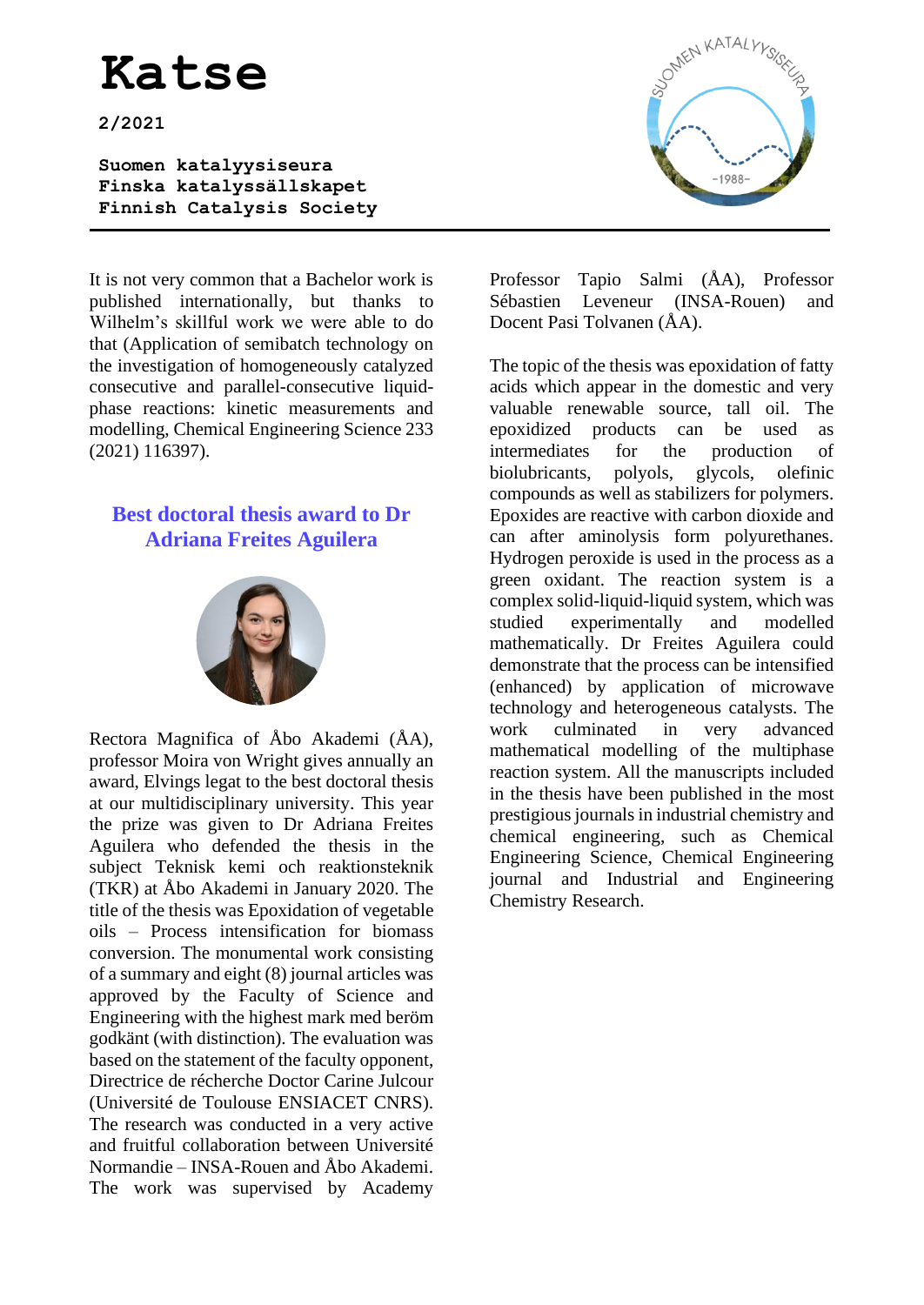**2/2021**

**Suomen katalyysiseura Finska katalyssällskapet Finnish Catalysis Society** 





*Award lecture*

The award (3000 euro and a diploma) was announced at the inscription ceremony of Åbo Akademi on 8th of September 2021. On the same day, Laboratory of Industrial Chemistry and Reaction Engineering (TKR) organized a scientific seminar in honour of Dr Adriana Freites Aguilera. The seminar took place in the brewery restaurant Koulu (Skolan, l'Ecole). Lunch and refreshments were served.



*Receiving the congratulations at Koulu restaurant*

Cordial congratulations to the award winner!

Tapio Salmi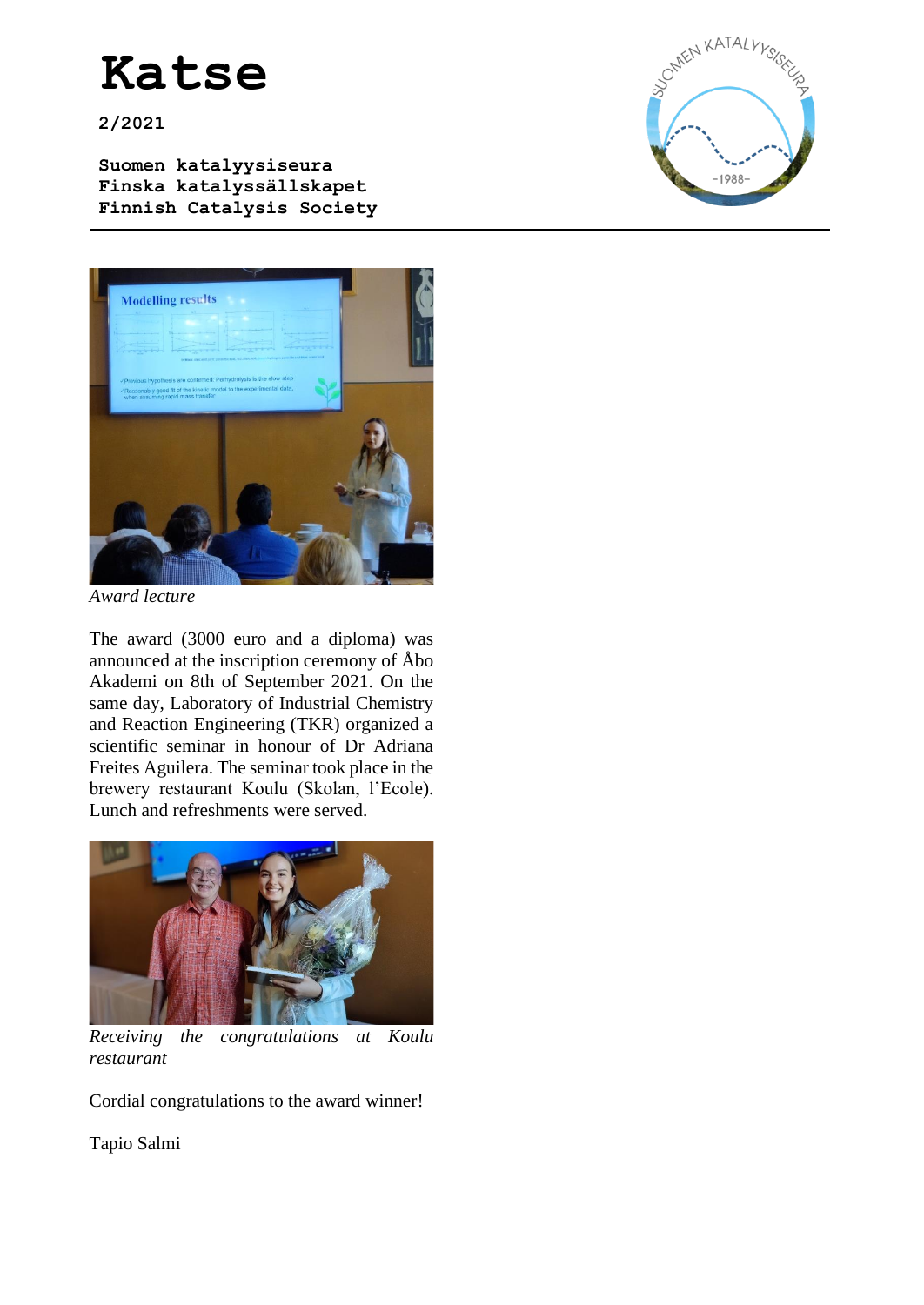**2/2021**

**Suomen katalyysiseura Finska katalyssällskapet Finnish Catalysis Society** 



### **Catalysis related dissertations**

**M.Sc.(Chem.) Annu Rusanen** University of Oulu Graduate School, Faculty of Technology, Research Unit of Sustainable Chemistry November 12, 2021. Linnanmaa, auditorium L5. The title of his thesis is

#### **"Catalytic conversion of sawdust-based sugars into 5-hydroxymethylfurfural and furfural"**

*Opponent*: Prof. Janne Jänis, University of Eastern Finland

*Custodian*: Ulla Lassi, University of Oulu

#### **Abstract:**

Sawdust can be used as a raw material in chemical production. This conclusion was reached in the PhD study that succeeded in producing two key chemicals (5 hydroxymethylfurfural and furfural) from the sugars contained in sawdust. These chemicals play a key role in the manufacture of many biomass-based products and are therefore an important link between biomass resources and biomass-derived products.

The forest industry generates large amounts of sawdust each year as a by-product, which is currently mainly burned for energy. In this doctoral thesis, a suitable approach for biorefineries was used to convert the hemicellulose fraction of the sawdust to key chemicals, while the cellulose fraction, used traditionally in pulp manufacture, was left as pristine as possible.

In the chemical production itself, attention was paid to the sustainability of manufacturing processes through new catalytic solutions developed at the work. In particular, solid activated carbon catalysts were found to significantly improve the selectivity of key chemical production reactions over conventionally used catalysts.

Overall, the dissertation increased knowledge about the utilization of sawdust and introduced greener alternatives to the traditional methods used in chemical production.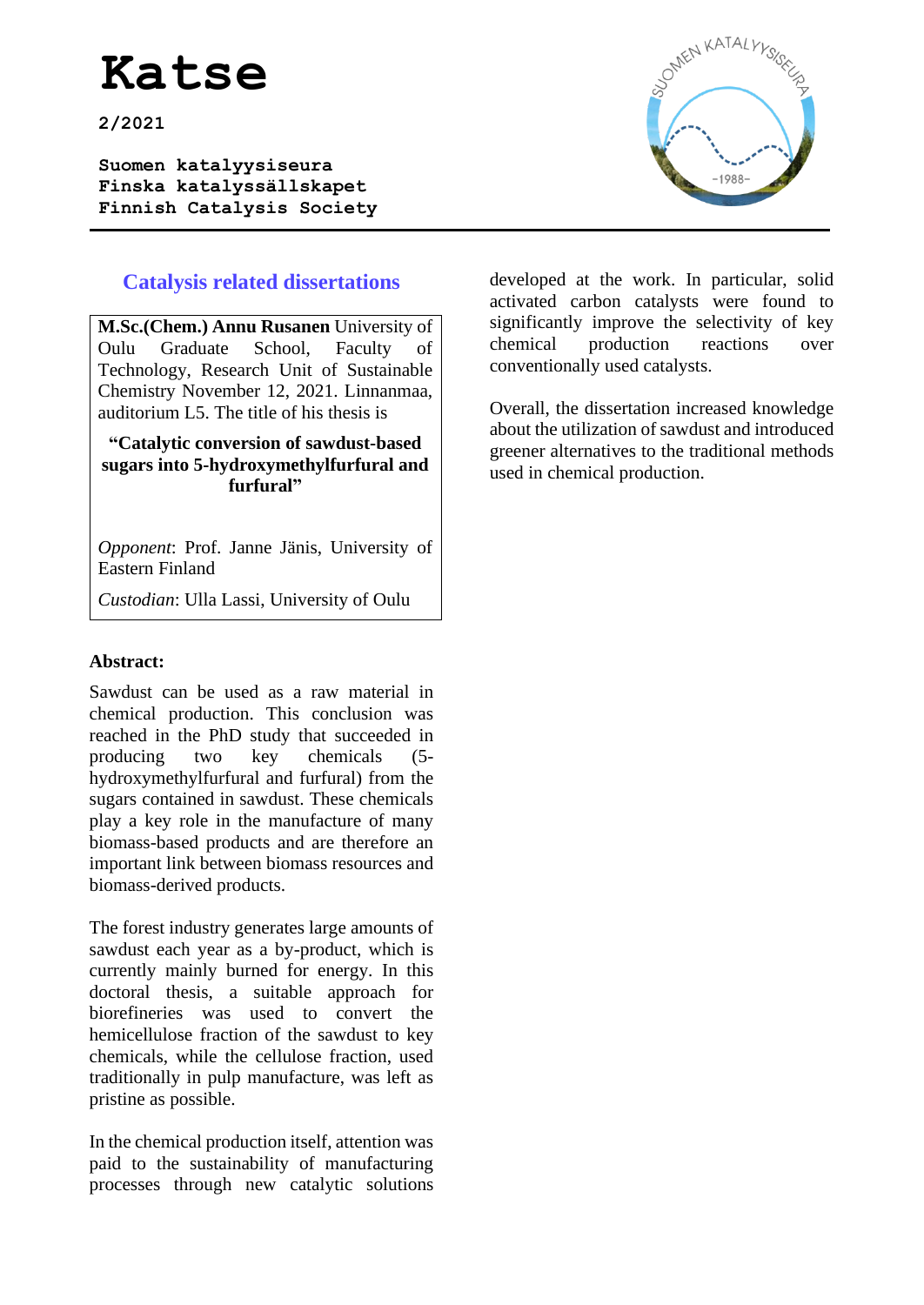**2/2021**

**Suomen katalyysiseura Finska katalyssällskapet Finnish Catalysis Society** 

**M.Sc.(Chem.) Riikka Kupila** University of Oulu Graduate School, Faculty of Technology, Research Unit of Sustainable Chemistry December 3, 2021. Ulappa auditorium of Kokkola University Consortium Chydenius (Talonpojankatu 2B, Kokkola) The title of his thesis is

#### **"Catalytic conversion of furfural and glucose over activated carbon-supported metal catalysts"**

*Opponent*: Prof. Henrik Grénman, Åbo Akademi University

*Custodian*: Ulla Lassi, University of Oulu

### **Abstract:**

Forest-based sectors such as sawmills and pulp and paper play an important role in Finnish industry. Lignocellulosic side stream fractions from these activities, such as wood sawdust and lignin, are primarily used for energy. However, these fractions could be used more efficiently in biorefinery concepts like the production of value-added bio-based materials and chemicals instead of energy production.

In biorefinery concepts, catalysis is an important tool for creating more sustainable processes. Efforts to develop novel catalytic systems for biomass valorization to obtain platform chemicals from biomass feedstock are worth pursuing. In catalytic applications, novel bio-based activated carbon catalysts could be used to replace the non-renewable catalytic materials currently used.

In this thesis, the application of lignocellulosebased side stream materials as a raw material for activated carbon catalysts and their use in catalytic applications are studied. Catalysts prepared for catalytic conversion reactions to



produce value-added chemicals for biorefinery applications are investigated: specifically, the conversion of the biomass-based molecules furfural and glucose into 2-methylfuran, 5 hydroxymethylfurfural, lactic acid and its ester, ethyl lactate.

This research provides new insights into the preparation of lignocellulose based activated carbon catalysts and their suitability for catalytic conversion reactions to produce important value-added chemicals for industrial applications. The present study found that lignocellulosic side stream materials can be used in preparing high-quality activated carbon catalysts or supported catalysts. Prepared carbon-based catalysts showed promising results in the conversion reactions studied, indicating that tailored catalyst supports for specific applications are needed.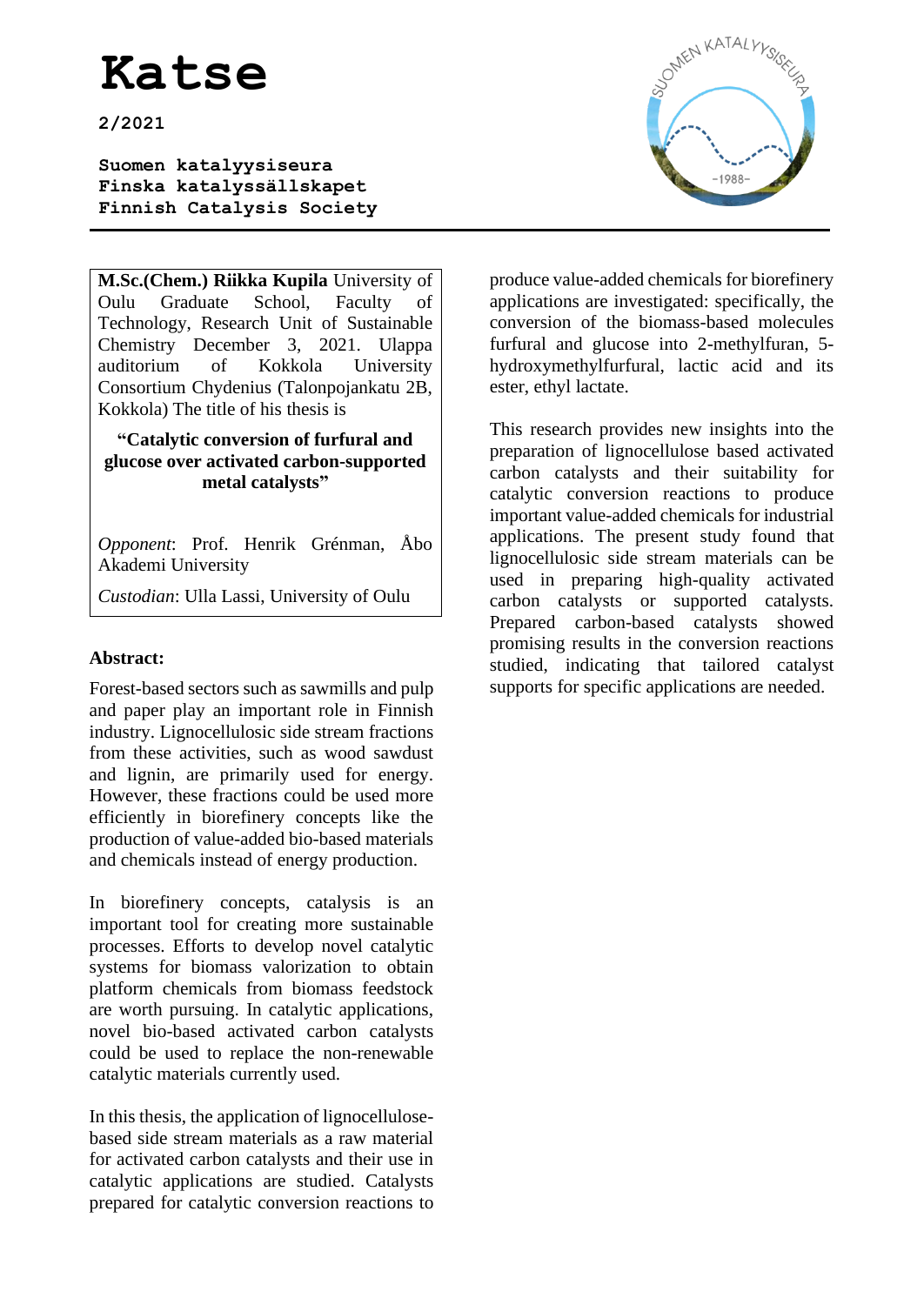**2/2021**

**Suomen katalyysiseura Finska katalyssällskapet Finnish Catalysis Society** 

**M.Sc.(Chem.) Nemanja Vucetic** Åbo Akademi, Laboratory of Industrial Chemistry and Reaction Engineering (TKR) Thursday, December 16, 2021, Auditorium Ringbom, Biskopsgatan 8, Turku/Åbo The title of his thesis is

**"Mizoroki-Heck cross coupling - Palladium based catalysts and operation modes"**

*Opponent*: Prof. Mihkel Koel, Tallinna Tehnikaülikool

*Custodian*: Academy Professor Tapio Salmi

#### **Abstract:**

Present market trends in the sector of fine chemicals along with the need for rapid commercialization and less expensive production technologies boosts extensive research in this area. Mass-production of fine chemicals imposes a requirement to simplify and shift the production from traditional batch and semi-batch processes to continuous operation mode. It is important is to maintain the purity of the produced compounds since the biggest share of synthesized chemicals are used in pharmaceutical industry. Impurities of any kind are not tolerated in the final products implying that the production processes have to be truly efficient and selective.

Different cross-coupling reactions are an integral part of the production of fine chemicals. Among them, palladium catalyzed Mizoroki-Heck reaction is one of the most utilized ones due to its flexibility towards various functional groups. The evident shortcomings of this reaction such as inefficient reactant conversion, catalyst instability and metal leaching are often the bottlenecks of the whole process. The current



study tackles these issues through the development of sufficiently active and stable catalysts for Mizoroki-Heck reaction in batch and continuous flow reactors.

Various amorphous silica supported ionic liquid catalysts (SILCAs) with a double ionic liquid layer loaded with palladium were designed and compared with other catalysts, such as grafted ordered mesoporous silica and metal-organic frameworks (MOFs) deposited with palladium. Throughout the work, the dynamic nature of the metal catalysis of this reaction via a release-and-catch mechanism was observed. This required a special attention on both operation modes, however, naturally it was more detrimental under continuous operation. High catalyst activity and stability that guarantee complete reactant conversion in a single flow pass is a prerequisite for implementing continuous operation policy. To reach this goal, all the synthesized materials were first tested in Mizoroki-Heck reaction of methyl or butyl acrylate with iodobenzene in batch mode under optimized conditions.

During the optimization of the reaction conditions, it was confirmed that the catalysts were mostly active in polar aprotic solvents and at increased reaction temperatures. Use of tertiary amines as a base is the most favorable option and they should be used in excess because the lack of it can lead to rapid catalyst deactivation. An excess of acrylate is also necessary due to its volatility.

The study of potential catalysts that are suitable for the reaction with methyl acrylate showed that the bis-layered supported ionic liquid catalysts composed of covalently anchored imidazolium bromide and pyridinecarboxylate balanced with tetramethylguanidinium displays extremely high activity and stability in five to six cycles.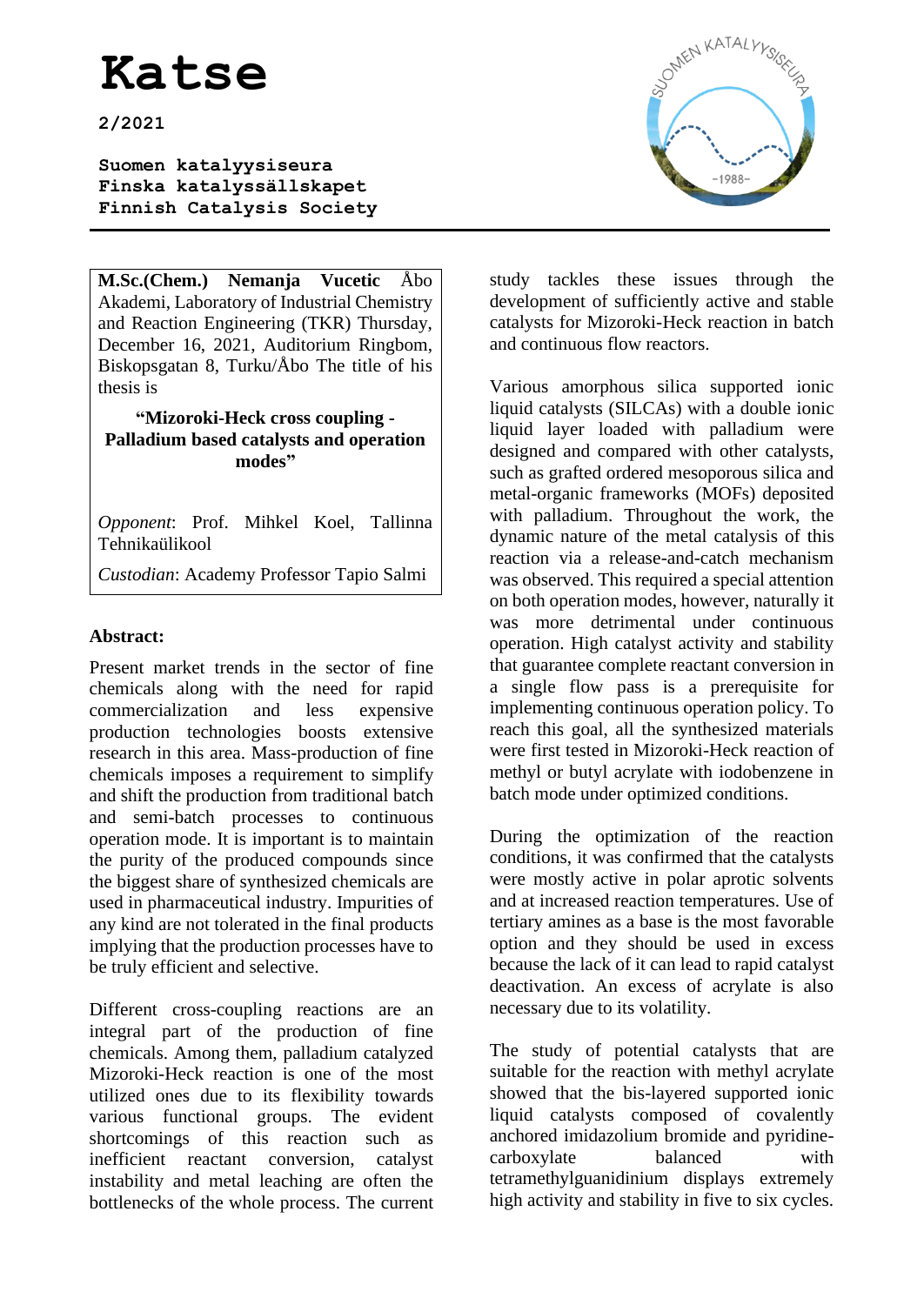**2/2021**

**Suomen katalyysiseura Finska katalyssällskapet Finnish Catalysis Society** 

The existence of N-heterocyclic carbenes, carbon monoxide and nitrogen rich tetramethylguanidine (TMG) in the structure of the ionic liquid layer was mostly important for palladium stabilization. The activity of SILCA was higher by order of magnitude compared to the palladium deposited ordered mesoporous silica which was grafted with melamine ligands SBA-15/Pr-NH-CH2 melamin-Pd(0), amino-functionalized metalorganic framework IRMOF-3 and magnetized MOF catalysts Fe3O4-NH2@MIL-101-NH2- Pd(OAc)2 tested in the batch reactor under the optimized conditions. A high catalytic activity that enables good conversion at a relatively short residence time is crucial for the application of continuous processes.

In order to upgrade designed bis-layered SILCA, different grafting molecules i.e. carboxylic acids, bases and metal sources were used to modify the surface of SiO2 and the catalytic effect of obtained SILCAs were studied in the reaction with the less reactive butyl acrylate. The impact of the ionic liquid layer structure on the catalyst activity and stability was observed. The rigidity of the ionic liquid layer was attributed to the existence of imidazole ring, while the carboxylic group in the layer coordinated the TMG cations that are most efficient in stabilizing palladium nanoparticles. Fine-tuning of the layer structure resulted in a SILCA with propyl imidazolium bromide-tetramethylguanidinium pentanoate modified SiO2 and loaded with PdCl2 as an optimal choice for the use in the continuous reactor.

Low SILCA loadings were used in simple and long-lasting process in a continuous packed bed reactor for the reaction with butyl acrylate. In contrary to what was observed in the batch reactor, excessive amounts of the catalyst did not result in deactivation caused by metal



agglomeration. Catalyst leaching was verified with on-line UV-VIS spectrometry, and the catalytic behavior was rationalized to certain extent elucidating the catalytic cycle within the ionic liquid layer. Poisoning was adopted as the main reason for the catalyst deactivation and leaching, which was resolved by the catalyst washing sequences. The new packed bed reactor concept was competitive and even outperforming the commercially available concepts showing the real potential of the designed SILCA and its use for production of fine chemicals in continuous operation mode.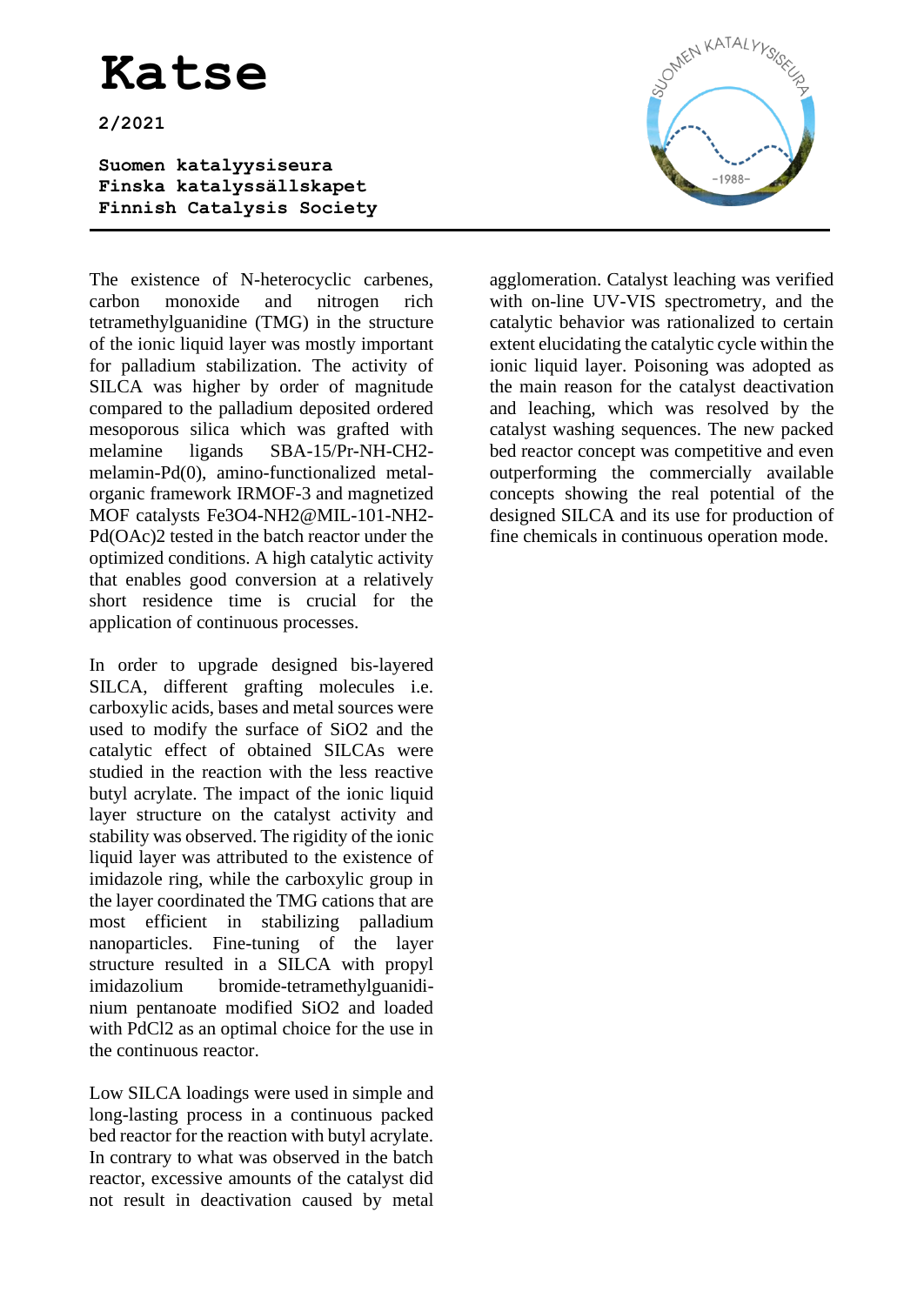**2/2021**

**Suomen katalyysiseura Finska katalyssällskapet Finnish Catalysis Society** 

**M.Sc.(Chem.) Eveliina Mäkelä** Aalto University, Department of Chemical and Metallurgical Engineering. October 8, 2021. The title of his thesis is

#### **"Hydrotreatment of lignocellulosederived molecules to renewable fuels and chemicals"**

*Opponent*: Prof. Anders Riisager, Technical University of Denmark, Denmark

*Custodian*: Prof. Riikka Puurunen, Aalto University School of Chemical Engineering

### **Abstract:**

Lignocellulose is an abundant, non-edible source of biofuels and biochemicals. It can be processed into several platform molecules, such as furfural, levulinic acid (LA), and phenols. In this thesis, the hydrotreatment of lignocellulose-derived molecules to obtain biofuels and renewable chemicals was studied using batch reactors. Instead of traditional hydrotreatment catalysts (sulfided NiMo and CoMo on γ-Al2O3) and toxic copper chromite (industrial furfural hydrotreatment), noble and base metal catalysts on metal oxides as well as on bio-based carbon supports were used.

Furfural hydrotreatment to 2-methylfuran (MF) was conducted using Pt, Ru, and Ni catalysts on wood-based activated carbons (ACs) from spruce and birch and with Cu/Ni catalysts on bio-based activated carbon foams (ACFs) from tannic acid and pine bark extracts and on spruce-based AC. The highest MF yields of 49%–58% were obtained with 1.5–3 wt.% Pt and Ru catalysts and with 5/5 wt.% Cu/Ni catalyst on ACs in liquid phase at 230– 240 °C and 40 bar H2 pressure. The suitability of ACFs as catalyst supports was also confirmed, and MF selectivity was increased



by acid treatments. The important catalytic factors affecting the MF selectivity were metal particle size and dispersion as well as the support's porosity and surface groups.

Hydrotreatment of LA dimers was first studied with a model compound, γ-nonalactone, using 3 wt.% Pt, Pd, Ru, and Rh catalysts on ZrO2 at 280 °C and at an average pressure of 57.5 bar H2. The highest selectivity to hydrocarbons (nearly 24%) was obtained with the Ru catalyst. The initial conversion of the catalysts  $(Rh \gg Ru)$  correlated with the amount of detected surface metal atoms. Further, the hydrotreatment of LA dimers was demonstrated with a 3.6 wt.% Ru/ZrO2 catalyst at  $250-300$  °C and 47.5 bar average H2 pressure to obtain increased carbon-chainlength (>C6) products. Deoxygenation, the formation of volatile products, and the formation of aromatics increased at high temperature. The volatile products mainly comprised not only acids, esters, and ketones but also linear, branched, and cyclic hydrocarbons.

Hydrotreatment of 4-propylphenol to propylbenzene was studied with 3 wt.% Pt catalysts on Nb2O5, TiO2, and ZrO2 supports in liquid organic phase at 350 °C and 20 bar H2 pressure. The highest selectivity of 77% at 98% conversion level was obtained with the Pt/Nb2O5 catalyst. Nb2O5- and TiO2 supported catalysts had activity superior to ZrO2-supported catalyst, which was thought to be attributable to oxophilic sites created during catalyst reduction.

In this thesis, high MF yields were obtained using catalysts on wood-based ACs. To the best of the author's knowledge, AFCs were tested as catalyst supports, for the first time. Moreover, the hydrotreatment of LA dimers with Ru catalyst was demonstrated, which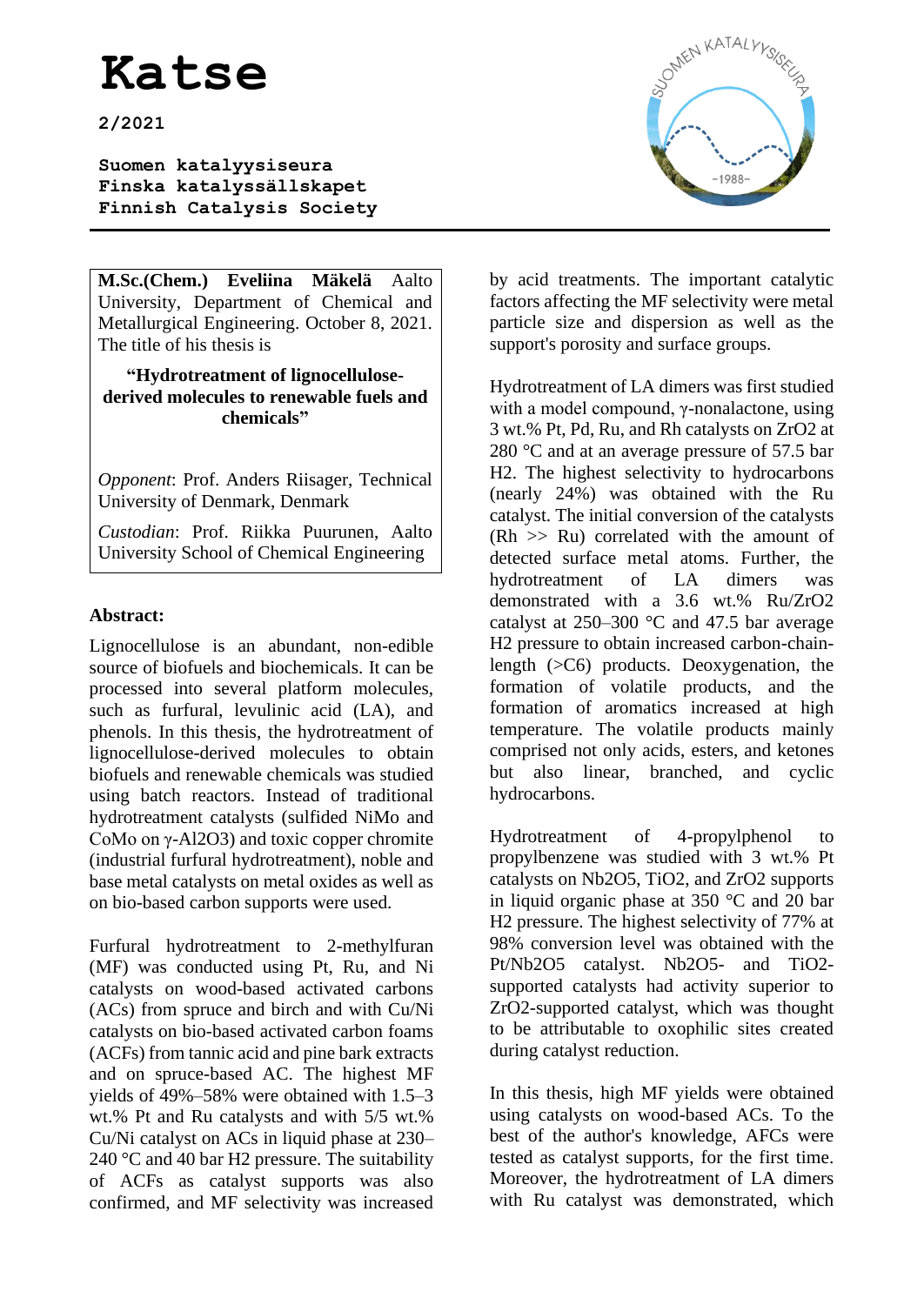**2/2021**

**Suomen katalyysiseura Finska katalyssällskapet Finnish Catalysis Society** 



offers a new route from lignocellulosic sugars to increased carbon-chain-length products. Finally, high selectivity to propylbenzene was obtained from 4-propylphenol; this is among the best results reported in the liquid-phase hydrotreatment of phenols.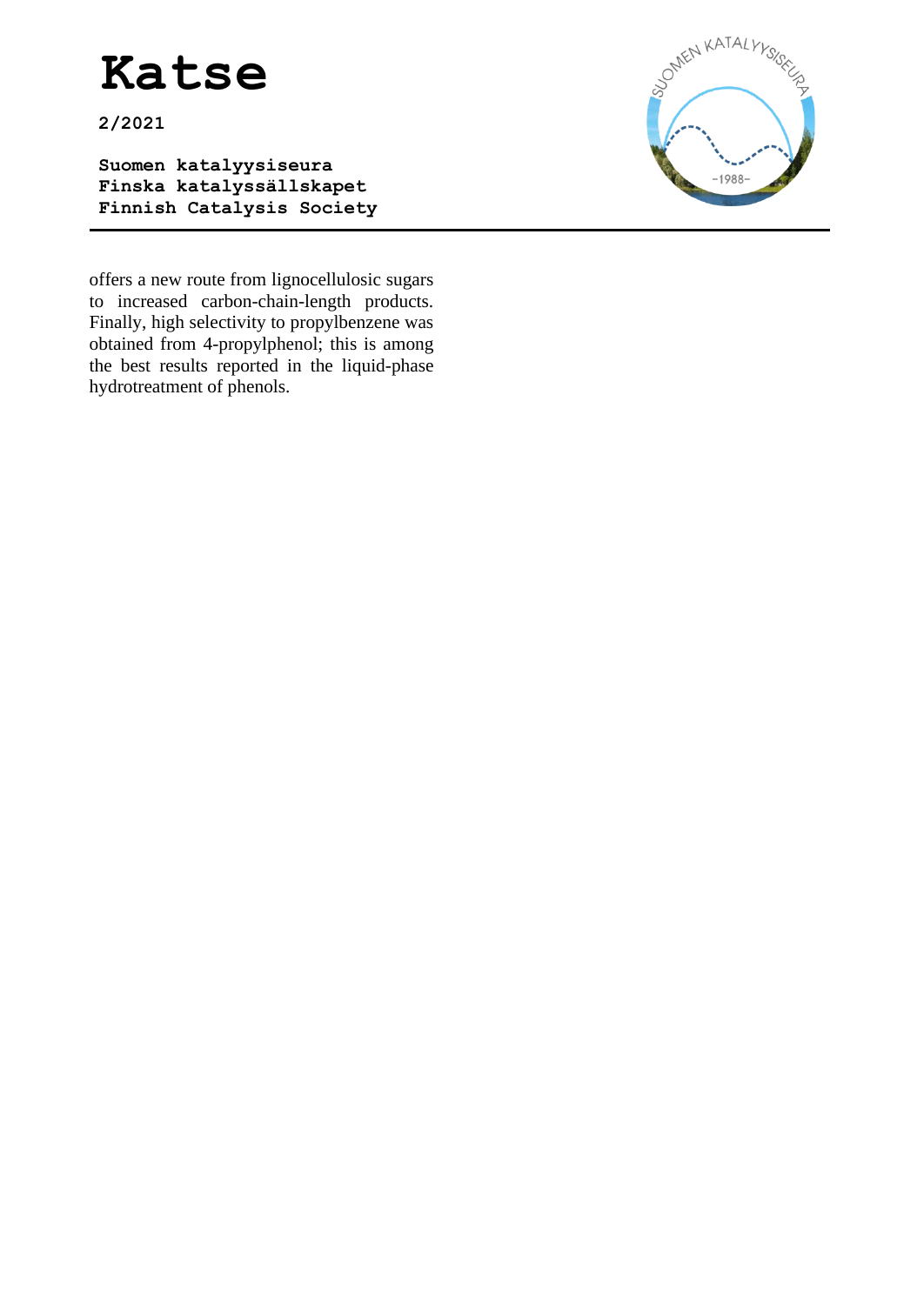**2/2021**

**Suomen katalyysiseura Finska katalyssällskapet Finnish Catalysis Society** 

**M.Sc.(Chem.) Ali Najarnezhadmashhadi** from Laboratory of Industrial Chemistry and Reaction Engineering (TKR) Åbo Akademi May 19, 2021. The title of his thesis is:

**"Development of structured catalyst and reactor technologies for biomass conversion - Continuous production of sugar alcohols"**

*Opponent*: Professor Dr. Juan Garcia Serna, Universidad de Valladolid

*Custodian*: Academy Professor Tapio Salmi

### **Abstract:**

Energy-efficient technologies have been an aspiration for chemical industries, especially the design of chemical reactors. Structured catalysts play an important role to achieve this purpose. Several types of structured catalysts have been invented and investigated in recent years, such as monoliths, fibers, solid foams as well as structures prepared by threedimensional (3D) printing. Due to the fact that solid foam catalysts provide a high porosity (75-95%) and a high specific surface area, open cell foam catalyst packings have been investigated as an alternative for catalytically active reactor packings. Enhanced mass and heat transfer, suppressed pressure drop and high specific surface area are important positive features of the solid foam packings. Furthermore, the structures of pores and struts in open cell foams allow radial liquid flow and local vigorous turbulence which result in enhanced mass and heat transfer.

Development of a structured catalyst was performed successfully and ruthenium catalysts supported on carbon-coated



aluminum foams (Ru/C) were prepared. First an active carbon support was prepared on open-cell aluminum foams. To incorporate a carbon layer into the aluminum foams, polymerization of furfuryl alcohol was carried out. The incorporation of ruthenium nanoparticles on the carbon coated aluminum foams was implemented by homogeneous deposition precipitation. Seven different characterization techniques such as SEM, TEM, XPS, TPR, ICP-MS, carbon monoxide chemisorption and nitrogen physisorption were applied on the solid catalysts.

The Ru/C foam catalysts were used in a continuously operating multiphase reactor setup which had six tubular reactors working in parallel. Continuous hydrogenation of Dglucose, L-arabinose and a binary mixture of L-arabinose and D-galactose were studied in the experimental setup. Through investigating different reaction parameters, the temperatures 100-110 $\degree$ C and the liquid flow rates 0.5-1 mL/min were found suitable for catalyst screening and activity testing. The experiments were carried out at 20 bar hydrogen pressure. The continuous hydrogenation experiments were successful, the reproducibility was good, and the foam catalysts were stable. High selectivities of the desired products, sugar alcohols and sugar alcohol mixtures were obtained.

A mathematical model for open foam catalyst structures was developed. It was based on the concept of axial dispersion as the prevailing flow pattern, on liquid-solid mass transfer effects and intrinsic kinetics on the active sites of the catalyst. Rate equations were presented for the hydrogenation of individual sugars and binary sugar mixtures on Ru/C catalysts and they were implemented in the mass transfer and flow models of the open foam catalyst. The flow pattern in the foam structure was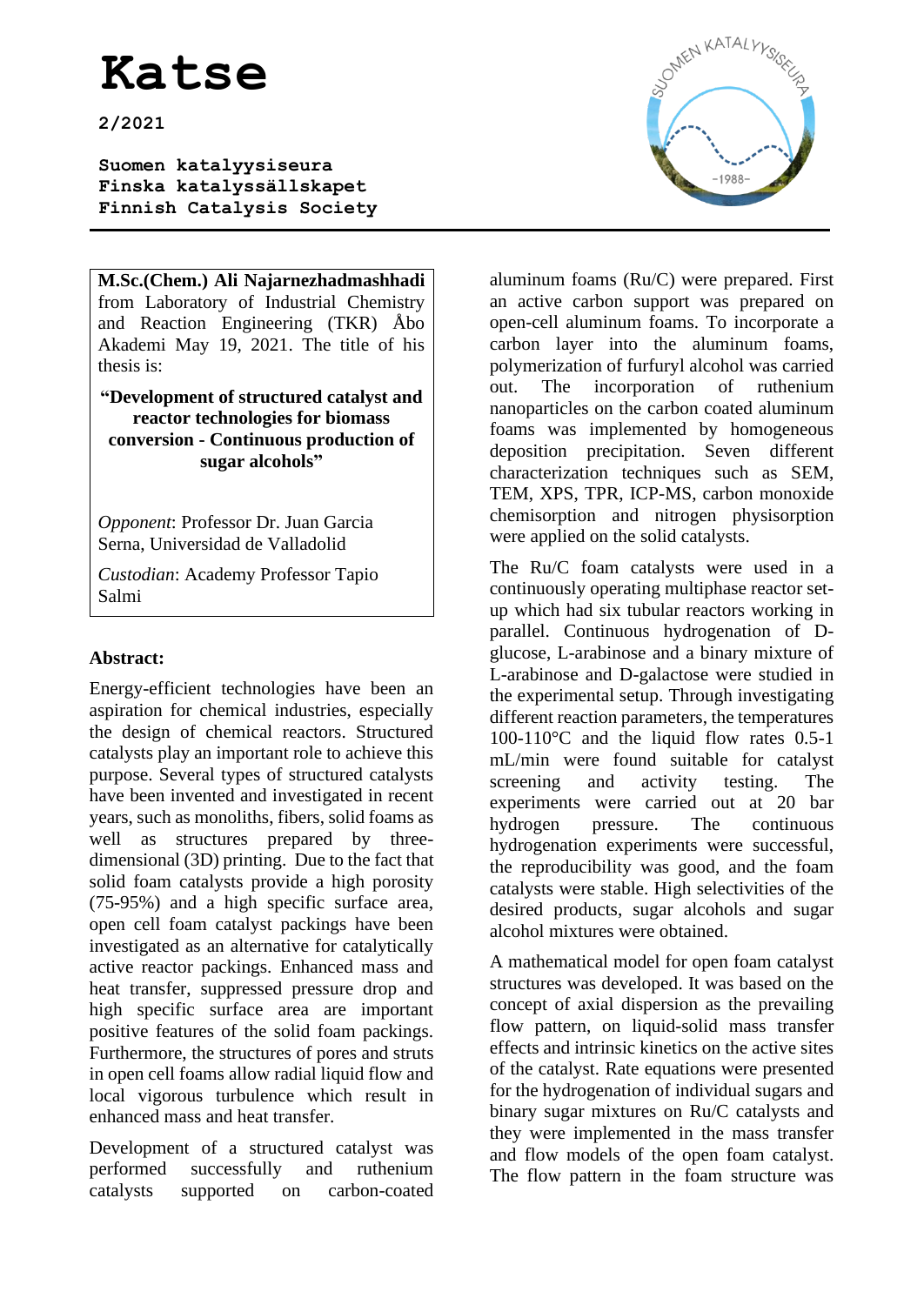**2/2021**

**Suomen katalyysiseura Finska katalyssällskapet Finnish Catalysis Society** 



confirmed with step change experiments with an inert tracer.

A kinetic model for sugar hydrogenation was fitted to the experimental data obtained from open foam ruthenium catalysts. The noncompetitive adsorption model was used for the adsorption of sugars and hydrogen. The effect of external mass transfer was included in the model, because it is in practice impossible to completely eliminate the external mass transfer limitations in continuous operation of the shallow foam bed: in order to obtain a high enough liquid residence time, low liquid velocities were used.

Finally, a new advanced comprehensive and transient multiphase model for a trickle bed reactor with solid foam packings was developed where axial, radial and catalyst layer effects were combined. The unique feature of this model is that the gas, liquid and solid phase mass balances include most of the individual terms such as internal diffusion, gas-liquid and liquid solid mass transfer and intrinsic kinetics.

A very powerful software (gPROMS ModelBuilder) was used for the model development and implementation which provided rapid computations and parameter estimation results at a reasonable time. Parameter estimations for both models, including the activation energies and adsorption parameters were carried out. In all the cases, the confidence intervals of the parameters remained within 10% error, indicating a good accuracy of the parameters. To investigate the model performance, a sensitivity analysis was carried out and the effect of the kinetic parameters and the operation conditions on the arabinose and galactose conversions was studied in detail. The mathematical models developed and implemented in the present work are

applicable for other three-phase research in continuous catalytic reactors with solid foam packings.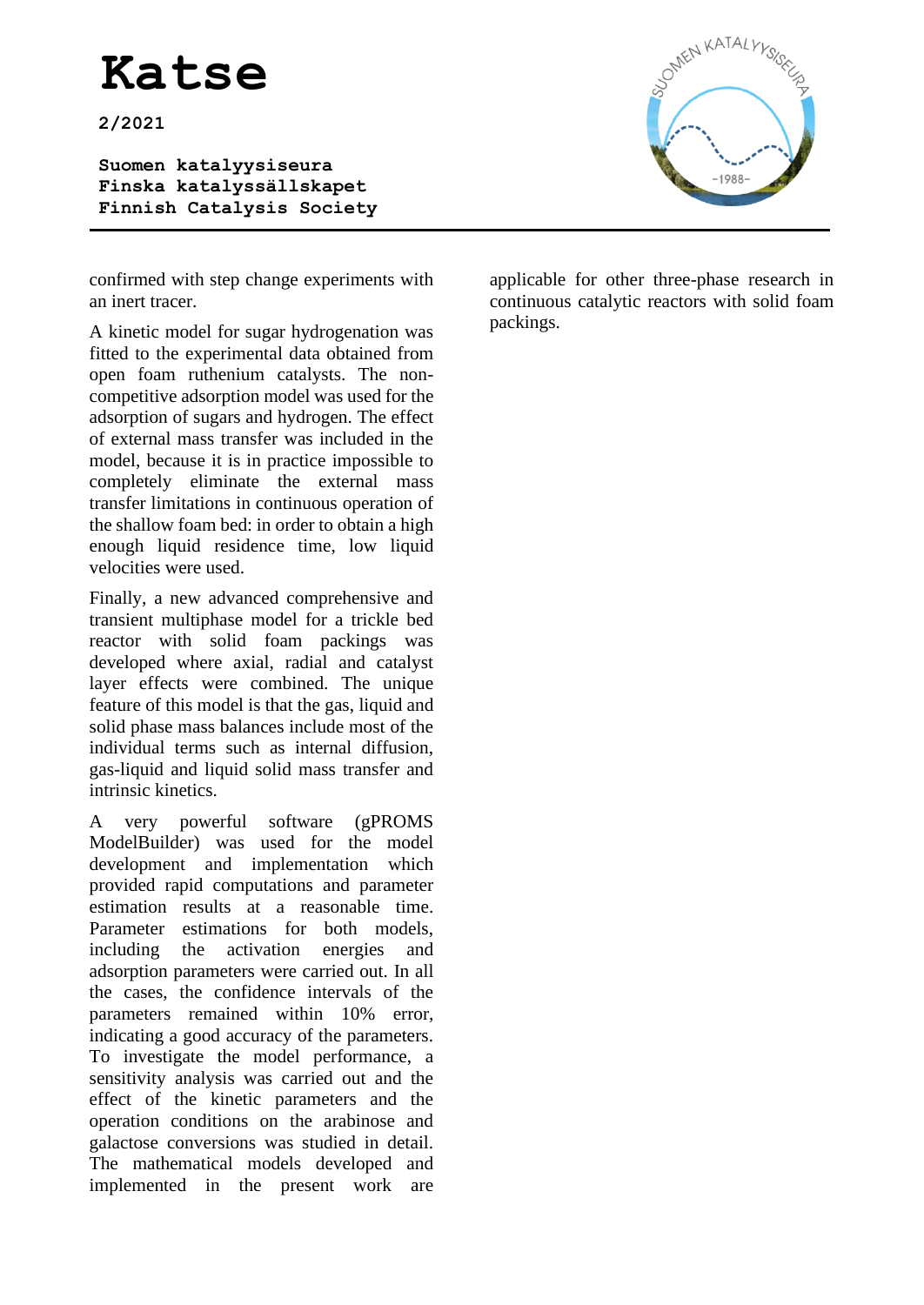**2/2021**

**Suomen katalyysiseura Finska katalyssällskapet Finnish Catalysis Society** 

**M.Sc.(Chem.) Ramakrishna Jogi** from Laboratory of Industrial Chemistry and Reaction Engineering (TKR) Åbo Akademi, May 21, 2021. The title of his thesis is

#### **"Green aviation fuel hydrocarbons from lignocellulosic biomass via hydrothermal liquefaction"**

*Opponent*: Professor Dr. Knut Irgum, Umeå Universitet

*Custodian*: Professor Dr. Jyri-Pekka Mikkola

### **Abstract:**

Hydrothermal liquefaction (HTL) of lignocellulosic biomass in primary alcohols is a novel thermochemical method to produce sustainable aviation fuel range cyclic hydrocarbons. In this method, particularly the underutilized wood fractions, hemicellulose and lignin components are dissolved to produce biocrude. The current planned process comprises of three phases, such as production of biocrude through HTL, extraction of bioaromatics from biocrude using deep eutectic solvents (DES) and further transformation of bio-aromatics into cyclic hydrocarbons via hydrodeoxygenation (HDO). The main aim of this work was to utilize the heterogeneous catalysts in HTL method to produce biocrude at fixed temperature and under low initial hydrogen pressure in supercritical ethanol. The selection of catalysts was based on the acidity of the support material and transition metal immobilized on the support. The following catalysts were applied: 5 wt. % Fe-Beta-150 exhibiting with weak and medium Brønsted-Lewis acidity or non-acidic 5 wt. % Fe-SiO2 and weakly Brønsted acidic NbOPO4 or Pd/NbOPO4 with weak Lewis acidity.



In-house prepared and characterized Fe-based catalysts were used in birch fractionation. The influence of gaseous atmosphere and catalyst acidity as well as formation of phenolic products during liquefaction was studied over 5 wt. % Fe-H-Beta-150 or 5 wt. % Fe-SiO2. After the experiments, the liquid, solid and gaseous products were fully characterized using several analytical techniques. The obtained results show that Brønsted-Lewis acidic 5 wt. % Fe-H-Beta-150 catalyst, gave rise to around 25 wt. % of biocrude with 68 wt. % aromatic products, while non-acidic 5 wt. % Fe-SiO2 catalyst only gave around 18 wt. % of biocrude with 38 wt. % aromatic products. A Brønsted acidic catalyst enhances the dissolution efficiency, particularly hemicellulose and lignin degradation into biocrude with increased formation of acids, esters and aromatic compounds. Relatively low amounts of gaseous products were formed and catalyst leaching during liquefaction was low. Based on X-ray diffraction measurements of the solid wood residue, amorphous cellulose transformed into crystalline state during liquefaction.

From the liquid phase analysis results as a function of time, a reaction mechanism was proposed for the lignin degradation products over 5 wt. % Fe-H-Beta-150 or 5 wt. % Fe-SiO2 catalysts. The main lignin degradation product was isoeugenol, while some other intermediate products, i.e. coniferyl, and sinapyl alcohol, 4-propenyl syringol, syringaresinol, along with syringyldehyde rapidly reacted further. To support the proposed reaction mechanism, the thermodynamic analysis was also performed using the Joback approach and Gibbs-Helmholtz equation. In case of Nb-based catalysts, Pd/NbOPO4 catalyst was prepared through wet-impregnation method and fully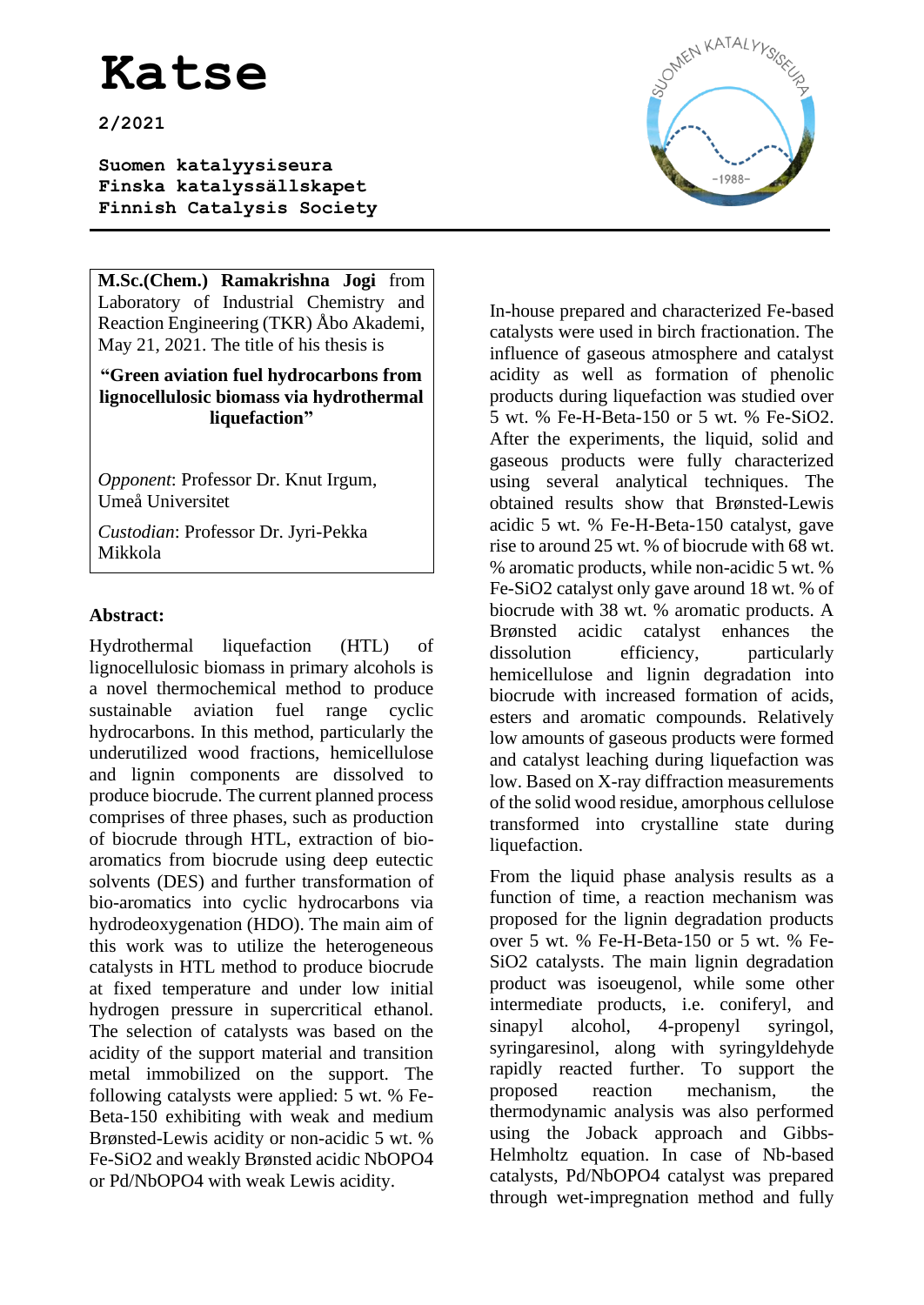**2/2021**

**Suomen katalyysiseura Finska katalyssällskapet Finnish Catalysis Society** 

characterized. Reaction conditions were optimized and catalytic liquefaction over Pd/NbOPO4 was compared with fresh and acetone extracted birch. In addition, the influence of support, and metal upon the liquefaction of birch were determined. From the liquid phase results, the main product in lignin degradation was homosyringaldehyde, opposite to 5 wt. % Fe-H-Beta-150, for which isoeugenol was the main product contrary to Pd/NbOPO4 catalyzed hydrogenation of sinapyl alcohol to dihydroconiferyl alcohol. The fresh treated wood over Pd/NbOPO4 resulted in the formation of 34 wt. % of phenolic monomers composed of 76.9 wt. % of dimethoxyphenols and 16.5 wt. % of guaiacol related monomers. The liquefaction of acetone extracted birch treated over Pd/NbOPO4 gave 35 wt. % of lignin monomers containing 93.2 wt. % of dimethoxyphenols and 6.8 wt. % of guaiacol based monomers. The delignification efficiency during liquefaction of fresh and acetone-extracted birch over Pd/NbOPO4 was also determined. Based on the liquid phase results the following reaction mechanism was proposed: Lignin degradation occurs via cleavage of ether bonds, which is catalyzed by Lewis acid sites in the solid acid catalyst. Thereafter, decarbonylation of aldehydes proceeds through Pd metal under low hydrogen initial pressure. Furthermore, a novel extraction method to extract the aromatic fraction from biocrude was developed. A deep eutectic solvent (DES) composed of choline chloride: ethylene glycol (1:4 mol) was used in a stepwise method with methyl isobutyl ketone (MIBK) and water.

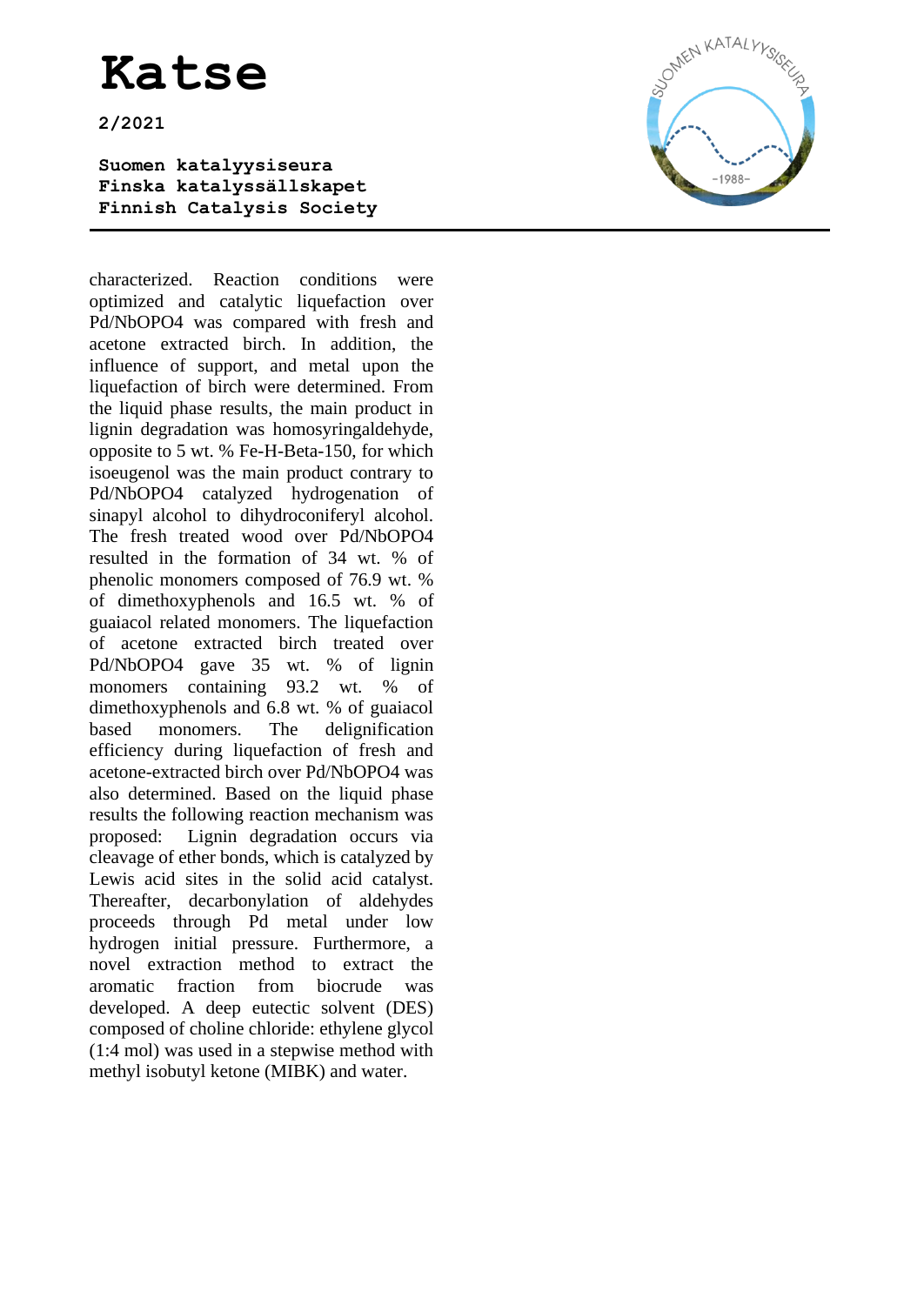**2/2021**

**Suomen katalyysiseura Finska katalyssällskapet Finnish Catalysis Society** 

**M.Sc.(Chem.) Wander Perez Sena** from Laboratory of Industrial Chemistry and Reaction Engineering (TKR) Åbo Akademi. Laboratoire de Sécurité des Procédés Chimiques (LSPC) Normandie Université INSA-Rouen. Cotutelle (double degree). The title of his thesis is

#### **"Monomers from vegetable oil feedstock: kinetics, catalysis and thermal risk"**

*Members of the Jury*: Professor Riitta Keiski (University of Oulu), Professor Laurent Falk (Université de Lorraine, Nancy), Professor Mélaz Tayakout (Université de Lyon), Professor Tuomo Sainio (LUT-University), Professor Päivi Mäki-Arvela (Åbo Akademi), Professor Lionel Estel (INSA-Rouen), Professor Sébastien Leveneur (INSA-Rouen), Academy Professor Tapio Salmi (Åbo Akademi)

*Custodian*: Academy Professor Tapio Salmi

### **Abstract:**

Polyurethanes are among the most important polymers in our everyday life, they are industrially produced via the reaction of polyols and di-isocyanates. This process present multiple severe drawbacks such as high toxicity of the di-isocyanates. Furthermore, di-isocyanates are produced from petroleum-derived compounds such as phosgene, which is known to be an extremely toxic compound. In recent decades, a more environmental friendly strategy for the production of this precious polymer has emerged, that is the polymerization reaction of polycarbonates and polyamines, which takes



the advantages of bio-based and carbon dioxide feedstock.

This scientific effort is devoted to the study of the reaction pathway for the production of polyurethanes from vegetable oils based raw materials. Vegetable oils are a green source of raw materials that offer several benefits such as non-toxicity, renewable character and biodegradable products.

Each reaction step required to upgrade vegetable oils to polyurethanes was investigated separately. The epoxidation reaction was first investigated from a process safety point of view. Different epoxidation methods were compared and it was found that direct epoxidation with hydrogen peroxide in the presence of a metal oxide catalyst such as aluminium oxide gives the lowest probability of thermal runaway. Thereafter, the kinetics of the system was investigated and its efficiency was enhanced by application of semi-batch reactor technology. Mathematical modelling of the reaction system was performed, and a rather good description of the experimental data was achieved.

A series of heterogeneous catalysts were synthetized and tested in the carbonation process of epoxidized vegetable oils. The most important parameter to obtain a good reactant conversion and product yield was the utilization of mesoporous materials as supports and the presence of a Lewis acidity source such as a metal.

A Tian-Calvet isothermal calorimeter was used to determine the reaction enthalpies of the aminolysis system. The reaction enthalpies of aminolysis and amidation were determined, denoting a low exothermicity. Thereafter, the kinetics of the aminolysis system was explored using four amines; mathematical models for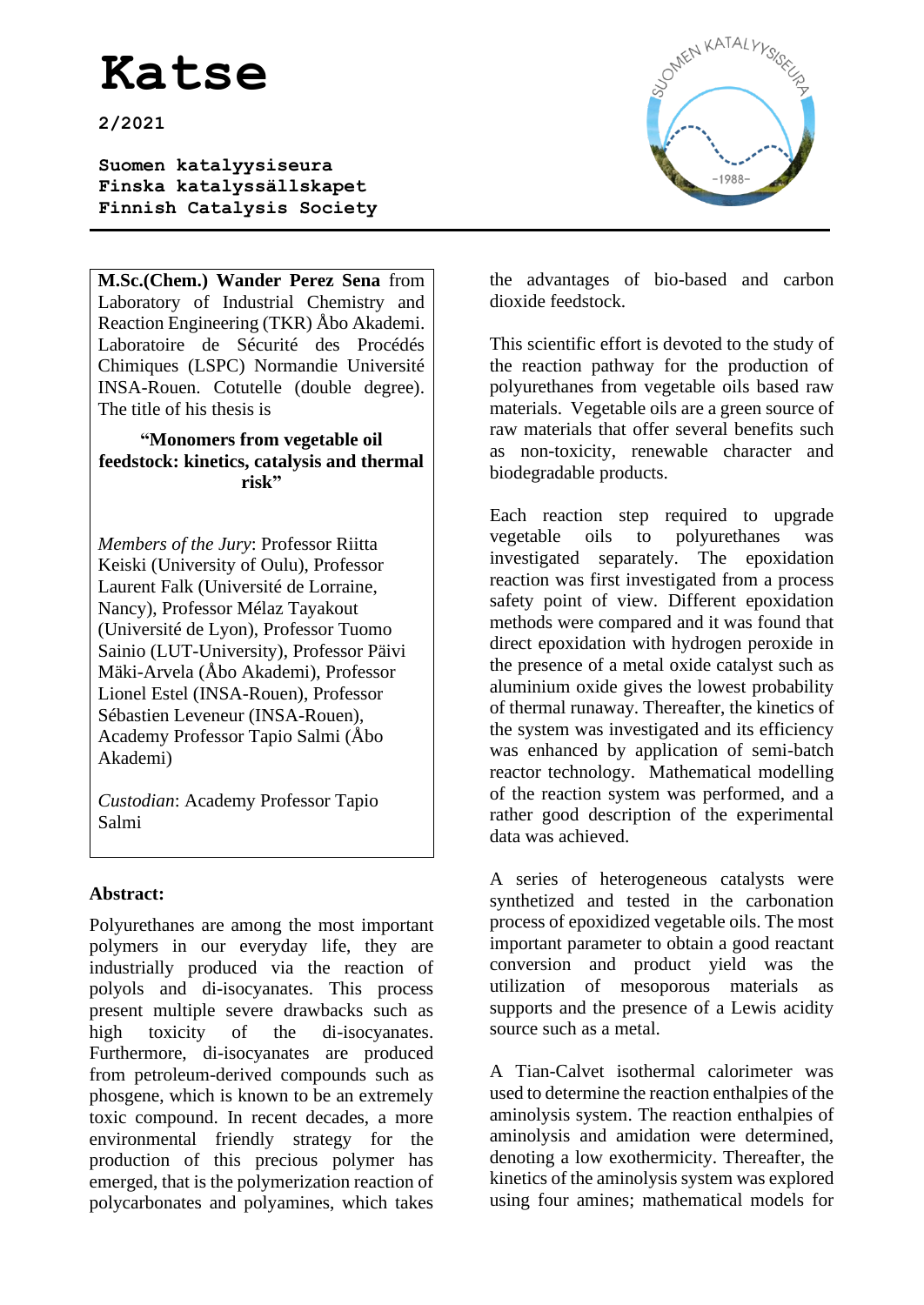**2/2021**

**Suomen katalyysiseura Finska katalyssällskapet Finnish Catalysis Society** 



each amine system were developed, and a linear free energy relationship (LFER) was established linking the substituent of the amine and the estimated reaction rate.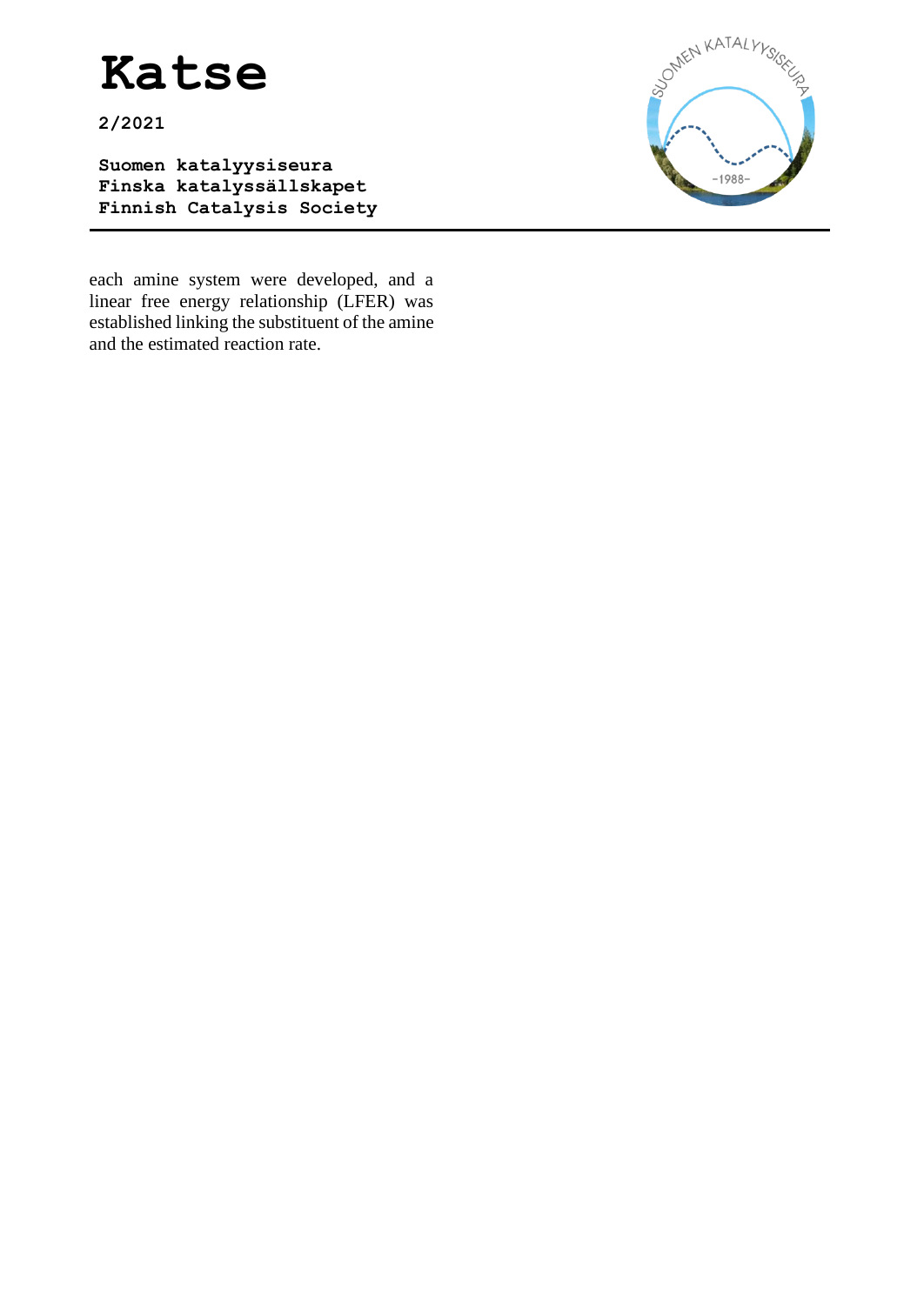**2/2021**

**Suomen katalyysiseura Finska katalyssällskapet Finnish Catalysis Society** 

**M.Sc.(Chem.) Xiaojia Lu** from Laboratory of Industrial Chemistry and Reaction Engineering (TKR) Åbo Akademi. Laboratoire de Sécurité des Procédés Chimiques (LSPC) Normandie Université INSA-Rouen, October 1, 2021. Cotutelle (double degree). The title of his thesis is

**"Reductive catalytic depolymerization of industrial lignin and hemicellulose – process development and intensification"**

*Members of the Jury:* Professor Ange Nizhou (IMT Mines Albi), Professor Ulla Lassi (University of Oulu), Academy Professor Tapio Salmi (Åbo Akademi), Professor Carita Kvarnström (University of Turku), Docent Mika Huuhtanen (University of Oulu), Professor Lionel Estel (INSA-Rouen), Professor Sébastien Leveneur (INSA-Rouen), Professor Henrik Grénman (Åbo Akademi)

*Custodian*: Professor Henrik Grénman

### **Abstract:**

Modern biorefinery aims at utilizing renewable feedstocks to make a wide range of products such as chemicals, biofuels, and biomaterials while leaving as little residue as possible. Lignocellulosic biomass is a promising feedstock due to its availability, renewable nature, widespread application, and low competition with food. The fractionation of lignocellulose to its three main polymeric constituents and depolymerization of especially lignin and hemicellulose into monomers and oligomers before conversion into value-added chemicals is a key step in biorefineries. Despite a large potential, massive quantities of industrially produced hemicellulose and lignin are regularly simply burned for energy, which significantly hinders



the realization of the sustainable bioeconomy. The current work is devoted to enhancing the depolymerization of lignin and hemicellulose fractions obtained from Finnish silver birch with the help of a novel semi-industrial method.

The lignin was depolymerized in different organic solvents or solvent mixtures under a hydrogen atmosphere in the presence of a heterogeneous catalyst. The goal was to acquire small aromatic compounds for further valorization. The influences of different parameters, including lignin solubility, reaction time, hydrogen pressure, reaction temperature, basic additives, type and loading of catalyst, as well as type and composition of organic/aqueous solvent on the kinetics was investigated. Selective and efficient depolymerization to monomers and dimers was achieved by process intensification.

The research on depolymerization of industrial hemicellulose was performed in two stages. The acidic hydrolysis of xylan to xylose was first studied in both batch and continuous reactors. Several commercial heterogeneous catalysts were screened, and the reaction parameters were optimized to find a compromise between the reaction kinetics of the hydrolysis and the undesired degradation of monosaccharide products to achieve the highest xylose yield. Moreover, the reaction kinetics was modelled successfully.

One flow through hydrolysis and hydrogenation of hemicellulose was investigated in a continuous reactor equipped with two catalyst beds. The xylose produced by hydrolysis was subsequently converted to xylitol in the second bed. The reaction temperature, hydrogen pressure and residence time were varied to study the kinetics. A high yield (c. 90%) of xylitol was achieved and the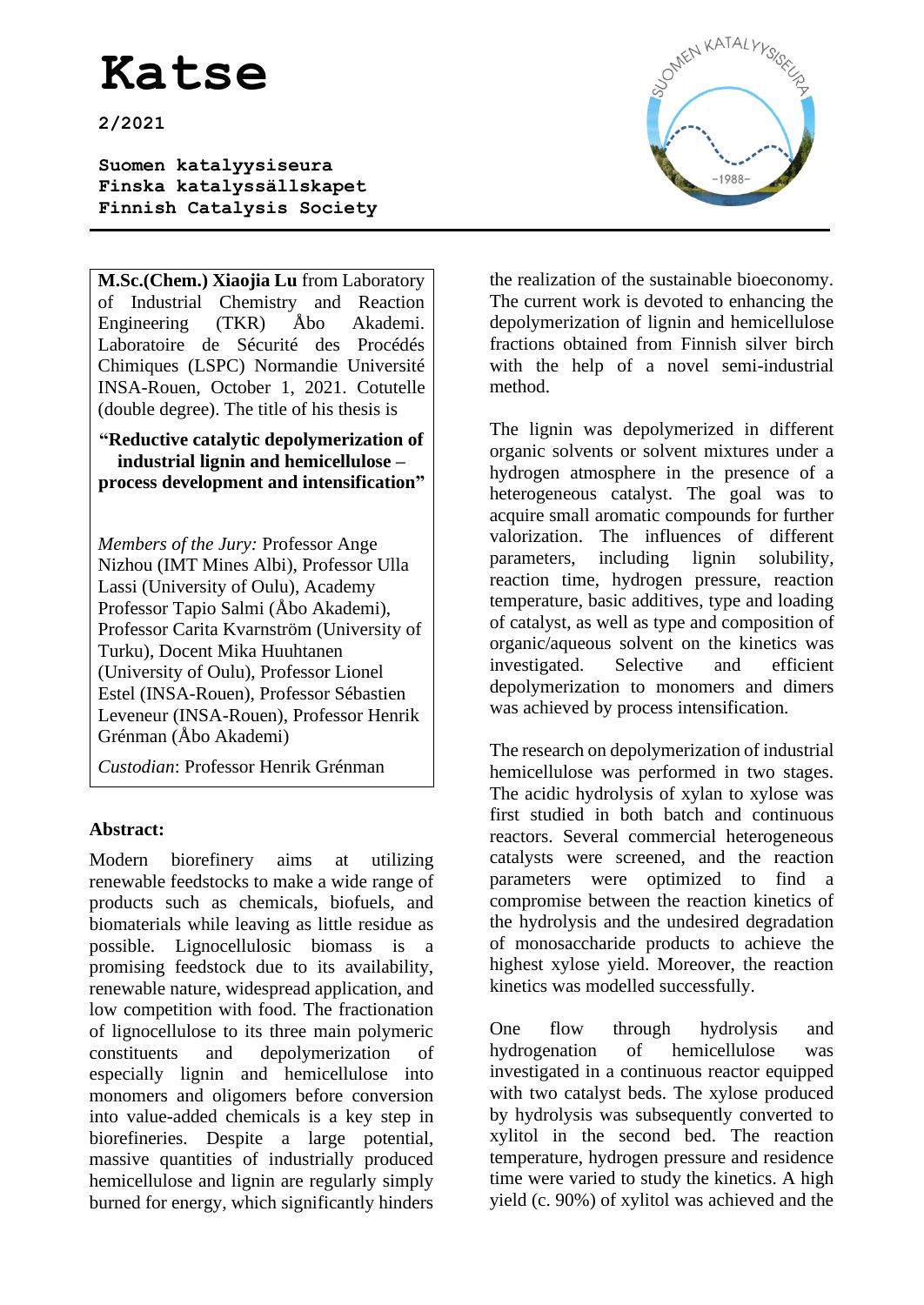**2/2021**

**Suomen katalyysiseura Finska katalyssällskapet Finnish Catalysis Society** 



kinetics was modelled obtaining a good fit to the experimental data.

The process of biomass valorization is typically highly temperature sensitive and it is not self-evident that isothermal processing conditions are optimal. The heat capacity of the reactor system is crucial when the process is performed under dynamic conditions and the heat capacity of catalyst support is not very well known and it was here studied in order to simulate and perform secure experimental operation in the future. The specific heat capacities of typical catalytic supports used in biorefinery applications were characterized with a Tian-Calvet micro-calorimeter. The temperature dependence was investigated for each catalytic material and polynomial expressions were successfully applied for simulating the experimental data. Significant differences were observed between the supports and the results contribute significantly to future development in valorization of biomass in dynamic conditions.

The current work contributes to the development and intensification of novel and sustainable processes for valorizing forest biomass according to the principles of green chemistry and process technology.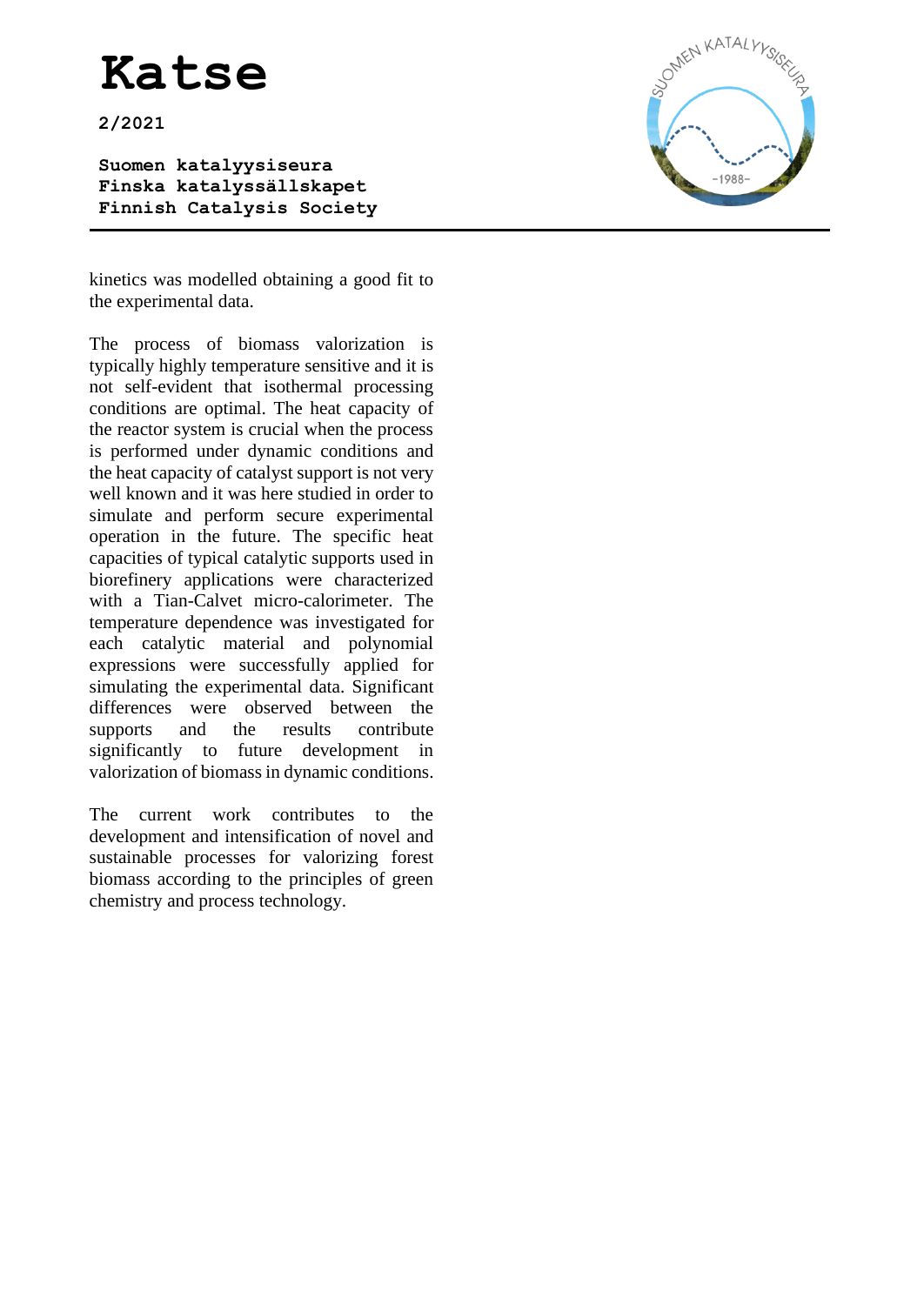**2/2021**

**Suomen katalyysiseura Finska katalyssällskapet Finnish Catalysis Society** 



### **Conferences and Symposia**

19th Nordic Symposium on Catalysis in Espoo, Finland 6–8 June 2022.

### **See also e.g.**

[www.conference-service.com](http://www.conference-service.com/) [www.iacs-catalysis.org](http://www.iacs-catalysis.org/)

### **Web pages**

[http://www.katalyysiseura.org](http://www.katalyysiseura.org/)

[http://www.kemianseura.fi](http://www.kemianseura.fi/)

[http://www.efcats.org](http://www.efcats.org/)